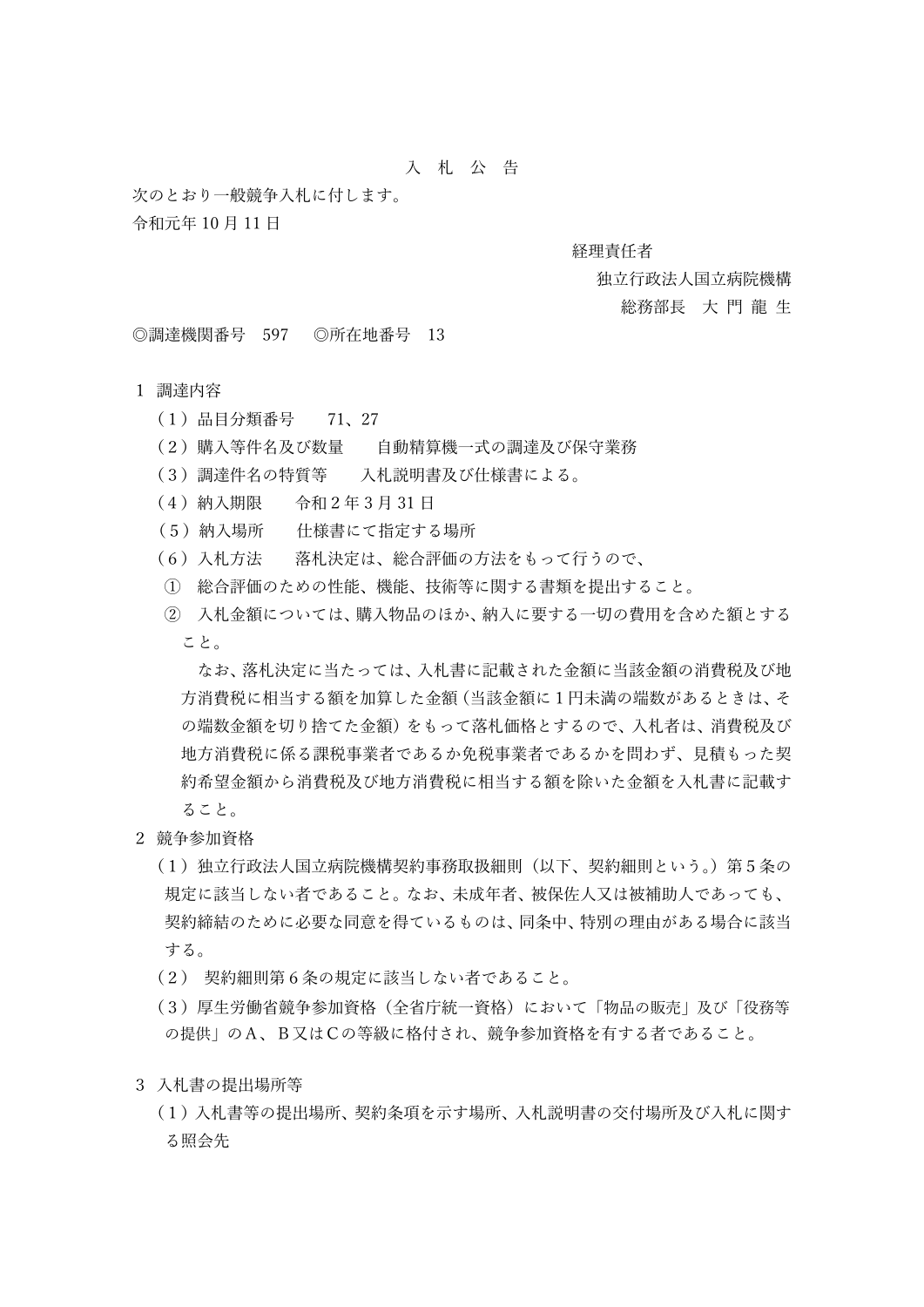〒152-8621 東京都目黒区東が丘2-5-21

独立行政法人国立病院機構本部 情報システム統括部 IT 整備係 電話 03-5712-5130 (2)⼊札説明書の交付⽅法 (1)の場所にて交付する。

- (3) 入札説明会の日時及び場所 令和元年 11 月 1 日 (金) 10 時 30 分 31 会議室
- (4) 入札書等の受領期限 令和元年 12 月 2 日 10 時 30 分
- (5) 開札の日時及び場所 令和元年 12 月 3 日 10 時 30 分 31 会議室
- 4 その他
	- (1) 契約手続において使用する言語及び通貨 日本語及び日本国通貨
	- (2)⼊札保証⾦及び契約保証⾦ 免除
	- (3)入札者に要求される事項 この一般競争に参加を希望する者は、封印した入札書に 本公告に示した物品を納入できることを証明する書類を添付して入札書の受領期限ま でに提出しなければならない。入札者は、開札日の前日までの間において、経理責任者 から当該書類に関し説明を求められた場合は、それに応じなければならない。
	- (4) 入札の無効 本公告に示した競争参加資格のない者の提出した入札書、入札者に求 められる義務を履行しなかった者の提出した入札書は無効とする。
	- (5)契約書作成の要否 要
	- (6) 落札者の決定方法 本公告に示した物品を納入できると経理責任者が判断した資 料を添付して入札書を提出した入札者であって、契約細則第 21 条の規定に基づいて作 成された予定価格の制限の範囲内である入札金額を提出した参加者の中から、入札説 明書で定める総合評価の⽅法をもって落札者を決定する。
	- (7)詳細は⼊札説明書による。
- 5 Summary
	- $(1)$  Official in charge of disbursement of the procuring entity : Tatsuo Daimon, Director, Department of General Affairs, National Hospital Organization Headquarters
	- $(2)$  Classification of the products to be procured : 71, 27
	- (3) Nature and quantity of the services to be required : Medical Fee Automatic Payment Machine and System maintenance commission
	- (4) Delivery period : March 31, 2020
	- $(5)$  Delivery place : According to the specifications
	- $(6)$  Qualification for participating in the tendering procedures : Suppliers eligible for participating in the proposed tender are those who shall :
	- ① not come under Article 5 of the Regulation concerning Contract for National Hospital Organization (NHO). Furthermore, minors, Person under Conservatorship or Person under Assistance that obtained the consent necessary for concluding a contract may be applicable under cases of special reasons within the said clause ;
	- ② not come under Article 6 of the Regulation concerning Contract for NHO ;